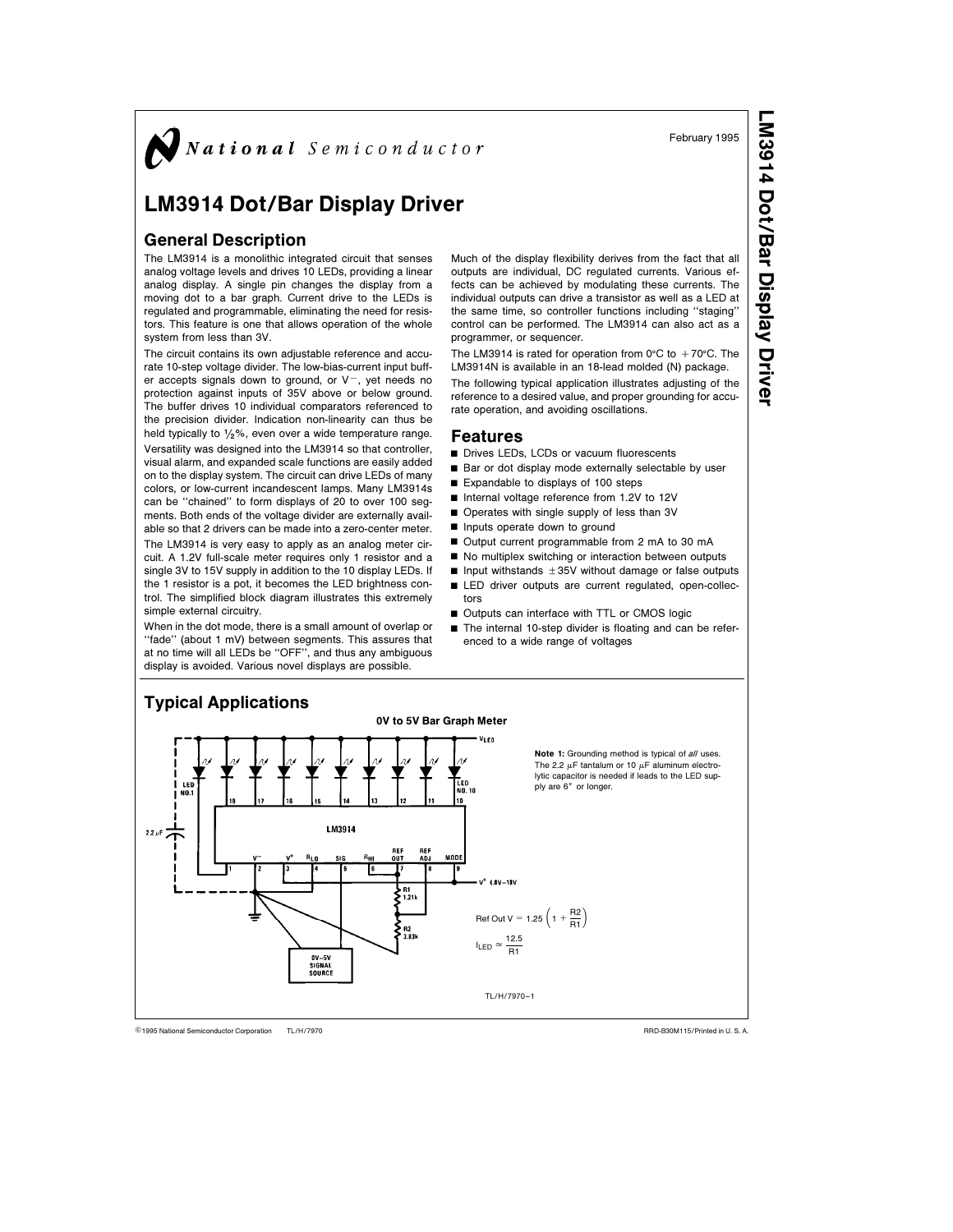| <b>Absolute Maximum Ratings</b><br>If Military/Aerospace specified devices are required,<br>please contact the National Semiconductor Sales<br>Office/Distributors for availability and specifications.<br>Power Dissipation (Note 5)<br>Molded DIP (N)<br><b>Supply Voltage</b><br>Voltage on Output Drivers<br>Input Signal Overvoltage (Note 3)<br>Divider Voltage<br>Reference Load Current | Storage Temperature Range<br>$-55^{\circ}$ C to $+150^{\circ}$ C<br>Soldering Information<br>Dual-In-Line Package<br>Soldering (10 seconds)<br>260°C<br>Plastic Chip Carrier Package<br>Vapor Phase (60 seconds)<br>$215^{\circ}$ C<br>Infrared (15 seconds)<br>220°C<br>See AN-450 "Surface Mounting Methods and Their Effect<br>on Product Reliability" for other methods of soldering sur-<br>face mount devices. |                                                      |                |      |      |              |  |
|-------------------------------------------------------------------------------------------------------------------------------------------------------------------------------------------------------------------------------------------------------------------------------------------------------------------------------------------------------------------------------------------------|----------------------------------------------------------------------------------------------------------------------------------------------------------------------------------------------------------------------------------------------------------------------------------------------------------------------------------------------------------------------------------------------------------------------|------------------------------------------------------|----------------|------|------|--------------|--|
| Electrical Characteristics (Notes 1 and 3)<br>Parameter                                                                                                                                                                                                                                                                                                                                         | <b>Conditions (Note 1)</b>                                                                                                                                                                                                                                                                                                                                                                                           |                                                      | Min            | Typ  | Max  | <b>Units</b> |  |
| <b>COMPARATOR</b>                                                                                                                                                                                                                                                                                                                                                                               |                                                                                                                                                                                                                                                                                                                                                                                                                      |                                                      |                |      |      |              |  |
| Offset Voltage, Buffer and First<br>Comparator                                                                                                                                                                                                                                                                                                                                                  | $I_{LED} = 1$ mA                                                                                                                                                                                                                                                                                                                                                                                                     | $0V \leq V_{\text{RLO}} = V_{\text{RHI}} \leq 12V$ , |                | 3    | 10   | mV           |  |
| Offset Voltage, Buffer and Any Other<br>Comparator                                                                                                                                                                                                                                                                                                                                              | $0V \le V_{RLO} = V_{RHI} \le 12V$ ,<br>$I_{LED} = 1 mA$                                                                                                                                                                                                                                                                                                                                                             |                                                      |                | 3    | 15   | mV           |  |
| Gain ( $\Delta I_{LED}/\Delta V_{IN}$ )                                                                                                                                                                                                                                                                                                                                                         | $I_{L(REF)} = 2$ mA, $I_{LED} = 10$ mA                                                                                                                                                                                                                                                                                                                                                                               |                                                      | 3              | 8    |      | mA/mV        |  |
| Input Bias Current (at Pin 5)                                                                                                                                                                                                                                                                                                                                                                   | $0V \le V_{IN} \le V^+ - 1.5V$                                                                                                                                                                                                                                                                                                                                                                                       |                                                      |                | 25   | 100  | nА           |  |
| Input Signal Overvoltage                                                                                                                                                                                                                                                                                                                                                                        | No Change in Display                                                                                                                                                                                                                                                                                                                                                                                                 |                                                      | $-35$          |      | 35   | V            |  |
| <b>VOLTAGE-DIVIDER</b>                                                                                                                                                                                                                                                                                                                                                                          |                                                                                                                                                                                                                                                                                                                                                                                                                      |                                                      |                |      |      |              |  |
| Divider Resistance                                                                                                                                                                                                                                                                                                                                                                              | Total, Pin 6 to 4                                                                                                                                                                                                                                                                                                                                                                                                    | 8                                                    | 12             | 17   | kΩ   |              |  |
| Accuracy                                                                                                                                                                                                                                                                                                                                                                                        | (Note 2)                                                                                                                                                                                                                                                                                                                                                                                                             |                                                      |                | 0.5  | 2    | %            |  |
| <b>VOLTAGE REFERENCE</b>                                                                                                                                                                                                                                                                                                                                                                        |                                                                                                                                                                                                                                                                                                                                                                                                                      |                                                      |                |      |      |              |  |
| Output Voltage                                                                                                                                                                                                                                                                                                                                                                                  | $0.1 \text{ mA} \leq I_{L(REF)} \leq 4 \text{ mA}$ ,<br>$V^+ = V_{LED} = 5V$                                                                                                                                                                                                                                                                                                                                         | 1.2                                                  | 1.28           | 1.34 | V    |              |  |
| Line Regulation                                                                                                                                                                                                                                                                                                                                                                                 | $3V \le V^+ \le 18V$                                                                                                                                                                                                                                                                                                                                                                                                 |                                                      |                | 0.01 | 0.03 | % / V        |  |
| <b>Load Regulation</b>                                                                                                                                                                                                                                                                                                                                                                          | 0.1 mA $\leq$ $I_{L(REF)} \leq$ 4 mA,<br>$V^+ = V_{\text{LED}} = 5V$                                                                                                                                                                                                                                                                                                                                                 |                                                      |                | 0.4  | 2    | %            |  |
| Output Voltage Change with<br>Temperature                                                                                                                                                                                                                                                                                                                                                       | $0^{\circ}C \leq T_A \leq +70^{\circ}C$ , $I_{L(REF)} = 1$ mA,<br>$V^+ = 5V$                                                                                                                                                                                                                                                                                                                                         |                                                      |                | 1    |      | %            |  |
| Adjust Pin Current                                                                                                                                                                                                                                                                                                                                                                              |                                                                                                                                                                                                                                                                                                                                                                                                                      |                                                      |                | 75   | 120  | μA           |  |
| <b>OUTPUT DRIVERS</b>                                                                                                                                                                                                                                                                                                                                                                           |                                                                                                                                                                                                                                                                                                                                                                                                                      |                                                      |                |      |      |              |  |
| <b>LED Current</b>                                                                                                                                                                                                                                                                                                                                                                              | $V^+ = V_{LED} = 5V, I_{L(REF)} = 1 mA$                                                                                                                                                                                                                                                                                                                                                                              |                                                      | $\overline{7}$ | 10   | 13   | mA           |  |
| LED Current Difference (Between                                                                                                                                                                                                                                                                                                                                                                 | $V_{LED} = 5V$                                                                                                                                                                                                                                                                                                                                                                                                       | $I_{LED} = 2 mA$                                     |                | 0.12 | 0.4  | mA           |  |
| Largest and Smallest LED Currents)                                                                                                                                                                                                                                                                                                                                                              |                                                                                                                                                                                                                                                                                                                                                                                                                      | $I_{LED} = 20 \text{ mA}$                            |                | 1.2  | 3    |              |  |
| <b>LED Current Regulation</b>                                                                                                                                                                                                                                                                                                                                                                   | $2V \leq V_{LED} \leq 17V$                                                                                                                                                                                                                                                                                                                                                                                           | $I_{LED} = 2 mA$                                     |                | 0.1  | 0.25 | mA<br>3      |  |
|                                                                                                                                                                                                                                                                                                                                                                                                 |                                                                                                                                                                                                                                                                                                                                                                                                                      | $I_{LED} = 20 \text{ mA}$                            |                | 1    |      |              |  |
| Dropout Voltage                                                                                                                                                                                                                                                                                                                                                                                 | $I_{LED(ON)} = 20$ mA, $V_{LED} = 5V$ ,<br>$\Delta I_{LED} = 2 \text{ mA}$                                                                                                                                                                                                                                                                                                                                           |                                                      |                |      | 1.5  | V            |  |
| <b>Saturation Voltage</b>                                                                                                                                                                                                                                                                                                                                                                       |                                                                                                                                                                                                                                                                                                                                                                                                                      |                                                      | 0.15           | 0.4  | V    |              |  |
| Output Leakage, Each Collector                                                                                                                                                                                                                                                                                                                                                                  | (Bar Mode) (Note 4)                                                                                                                                                                                                                                                                                                                                                                                                  |                                                      | 0.1            | 10   | μA   |              |  |
|                                                                                                                                                                                                                                                                                                                                                                                                 | $I_{LED} = 2.0$ mA, $I_{L(REF)} = 0.4$ mA                                                                                                                                                                                                                                                                                                                                                                            |                                                      |                |      |      |              |  |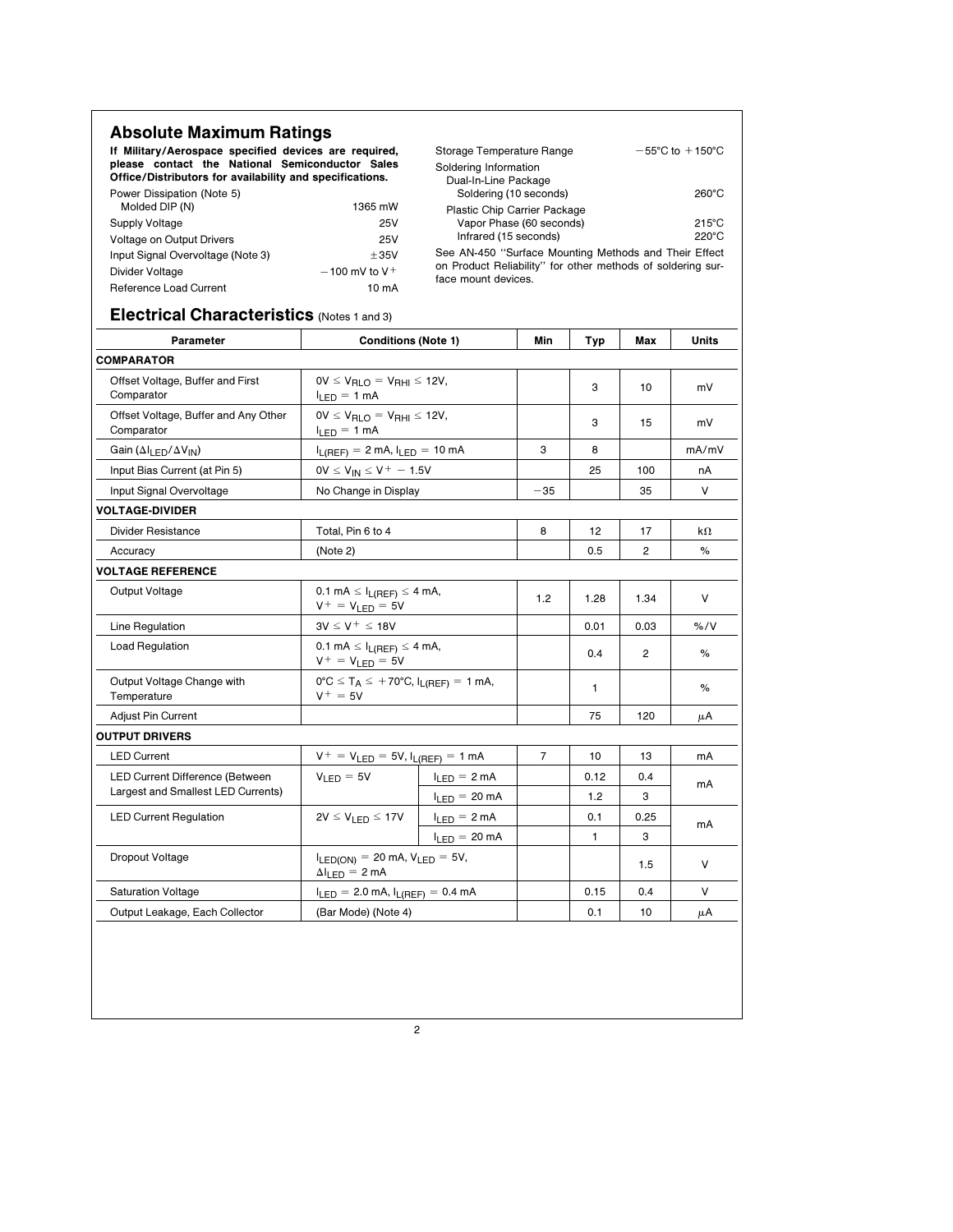| <b>Electrical Characteristics</b> (Note 1) (Continued)                                          |                                                                                                                                           |            |     |     |     |       |  |
|-------------------------------------------------------------------------------------------------|-------------------------------------------------------------------------------------------------------------------------------------------|------------|-----|-----|-----|-------|--|
| Parameter                                                                                       | <b>Conditions (Note 1)</b>                                                                                                                |            | Min | Typ | Max | Units |  |
| <b>OUTPUT DRIVERS (Continued)</b>                                                               |                                                                                                                                           |            |     |     |     |       |  |
| Output Leakage                                                                                  | (Dot Mode) (Note 4)                                                                                                                       | Pins 10-18 |     | 0.1 | 10  | μA    |  |
|                                                                                                 |                                                                                                                                           | Pin 1      | 60  | 150 | 450 | μA    |  |
| <b>SUPPLY CURRENT</b>                                                                           |                                                                                                                                           |            |     |     |     |       |  |
| <b>Standby Supply Current</b>                                                                   | $V^+ = 5V$ , $I_{L(REF)} = 0.2$ mA                                                                                                        |            | 2.4 | 4.2 | mA  |       |  |
| (All Outputs Off)                                                                               | $V^+ = 20V$ , $I_{L(REF)} = 1.0$ mA                                                                                                       |            |     | 6.1 | 9.2 | mA    |  |
| <b>Note 1:</b> Unless otherwise stated, all specifications apply with the following conditions: |                                                                                                                                           |            |     |     |     |       |  |
|                                                                                                 | $3 V_{DC} \le V^+ \le 20 V_{DC}$ $V_{REF}$ , $V_{RHD} \le (V^+ - 1.5V)$                                                                   |            |     |     |     |       |  |
| $3 V_{DC} \le V_{1FD} \le V^+$ 0V $\le V_{IN} \le V^+ - 1.5V$                                   |                                                                                                                                           |            |     |     |     |       |  |
|                                                                                                 | $-0.015V \le V_{RLO} \le 12 V_{DC}$ $T_A = +25^{\circ}C$ , $I_{L(REF)} = 0.2$ mA, $V_{LED} = 3.0V$ , pin 9 connected to pin 3 (Bar Mode). |            |     |     |     |       |  |

 $-0.015V \le V_{\text{RHI}} \le 12 V_{\text{DC}}$ 

For higher power dissipations, pulse testing is used.

Note 2: Accuracy is measured referred to +10.000 V<sub>DC</sub> at pin 6, with 0.000 V<sub>DC</sub> at pin 4. At lower full-scale voltages, buffer and comparator offset voltage may add significant error.

Note 3: Pin 5 input current must be limited to ±3 mA. The addition of a 39k resistor in series with pin 5 allows ±100V signals without damage.

Note 4: Bar mode results when pin 9 is within 20 mV of V+. Dot mode results when pin 9 is pulled at least 200 mV below V+ or left open circuit. LED No. 10 (pin 10 output current) is disabled if pin 9 is pulled 0.9V or more below VLED.

Note 5: The maximum junction temperature of the LM3914 is 100°C. Devices must be derated for operation at elevated temperatures. Junction to ambient thermal resistance is 55°C/W for the molded DIP (N package).

# Definition of Terms

Accuracy: The difference between the observed threshold voltage and the ideal threshold voltage for each comparator. Specified and tested with 10V across the internal voltage divider so that resistor ratio matching error predominates over comparator offset voltage.

Adjust Pin Current: Current flowing out of the reference adjust pin when the reference amplifier is in the linear region.

Comparator Gain: The ratio of the change in output current  $(I_{LED})$  to the change in input voltage  $(V_{IN})$  required to produce it for a comparator in the linear region.

Dropout Voltage: The voltage measured at the current source outputs required to make the output current fall by 10%.

Input Bias Current: Current flowing out of the signal input when the input buffer is in the linear region.

LED Current Regulation: The change in output current over the specified range of LED supply voltage ( $V_{LED}$ ) as measured at the current source outputs. As the forward voltage of an LED does not change significantly with a small change in forward current, this is equivalent to changing the voltage at the LED anodes by the same amount.

Line Regulation: The average change in reference output voltage over the specified range of supply voltage  $(V^+)$ .

Load Regulation: The change in reference output voltage ( $V<sub>REF</sub>$ ) over the specified range of load current ( $I<sub>L(REF</sub>$ ).

Offset Voltage: The differential input voltage which must be applied to each comparator to bias the output in the linear region. Most significant error when the voltage across the internal voltage divider is small. Specified and tested with pin 6 voltage (V<sub>RHI</sub>) equal to pin 4 voltage (V<sub>RLO</sub>).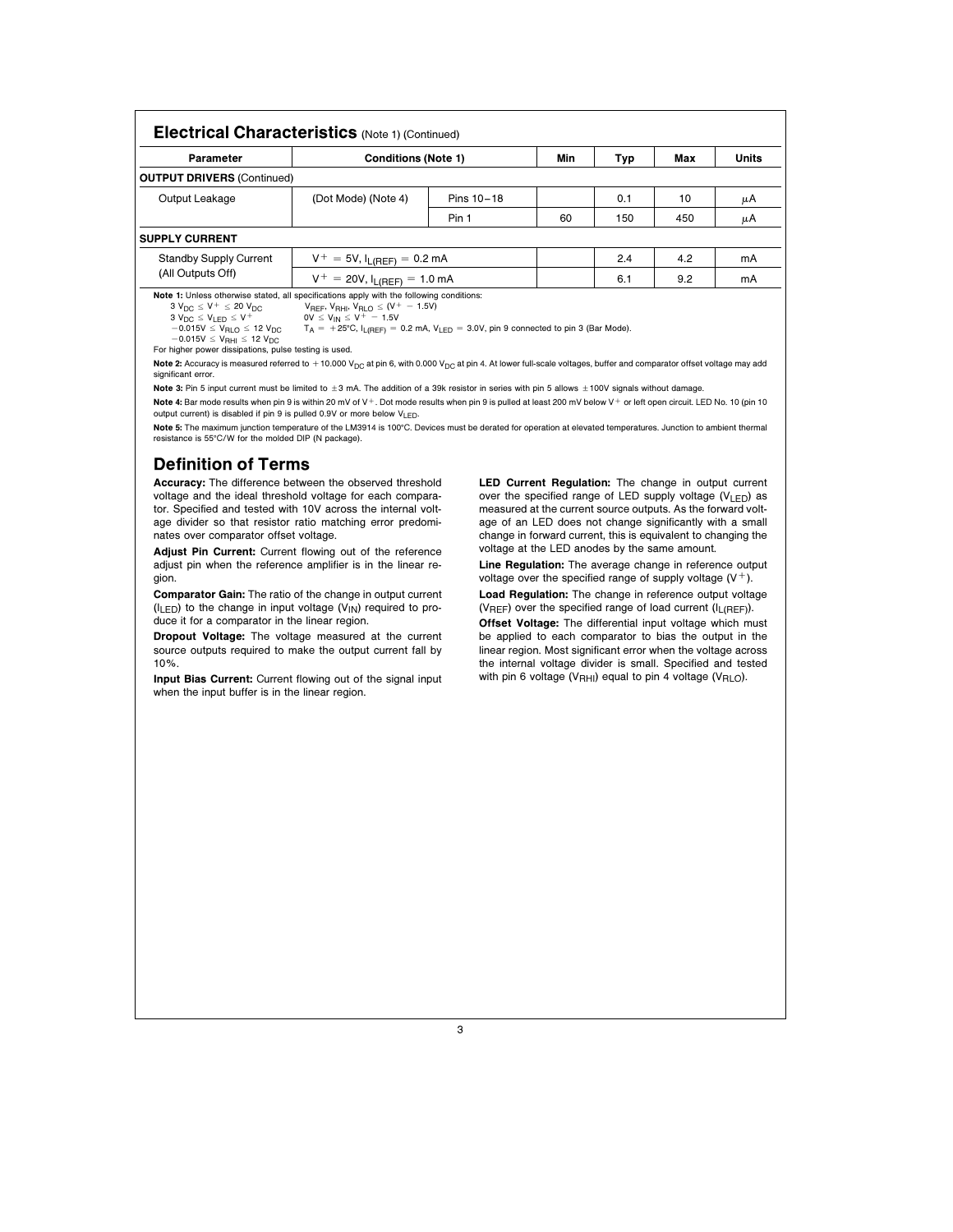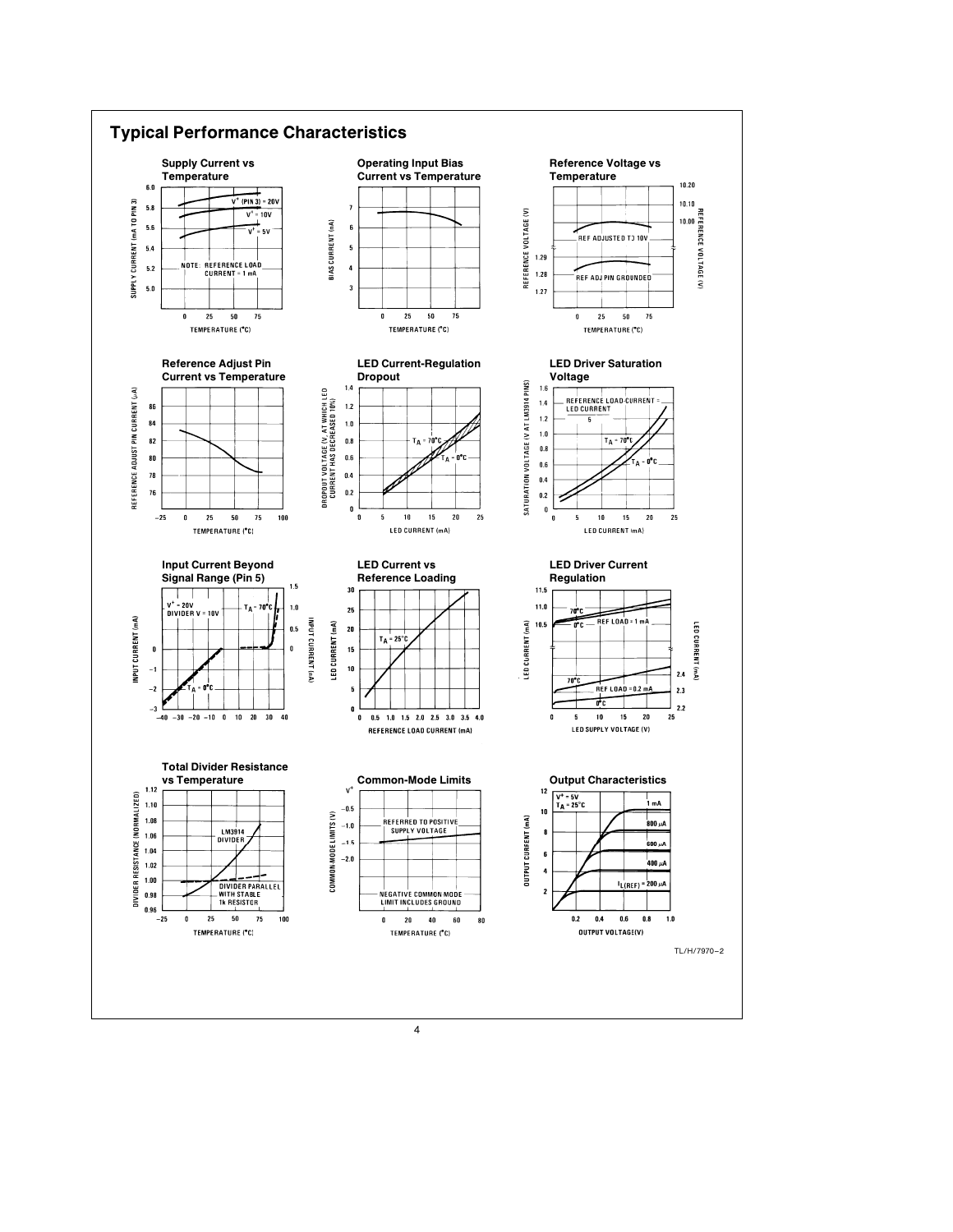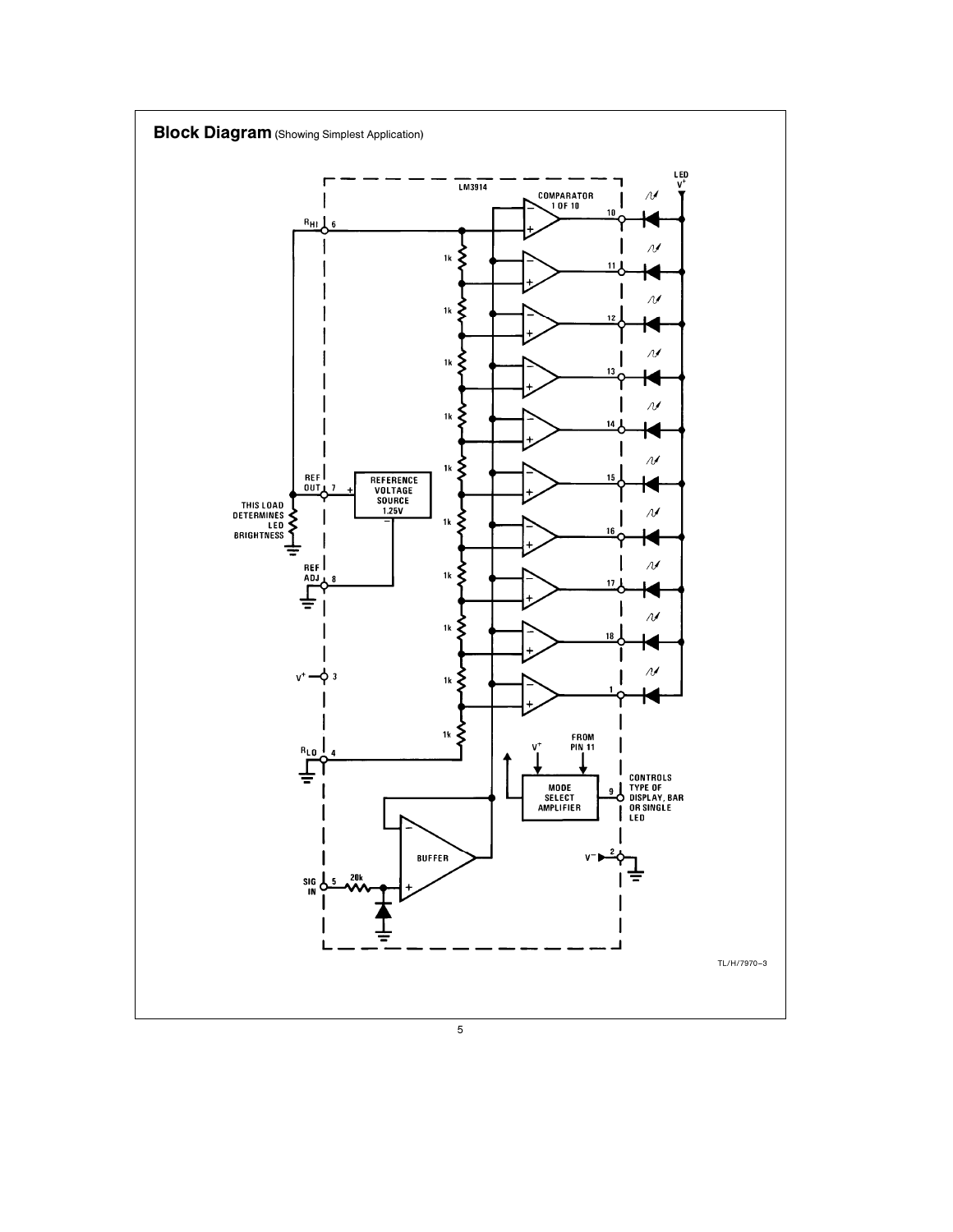# Functional Description

The simplifed LM3914 block diagram is to give the general idea of the circuit's operation. A high input impedance buffer operates with signals from ground to 12V, and is protected against reverse and overvoltage signals. The signal is then applied to a series of 10 comparators; each of which is biased to a different comparison level by the resistor string.

In the example illustrated, the resistor string is connected to the internal 1.25V reference voltage. In this case, for each 125 mV that the input signal increases, a comparator will switch on another indicating LED. This resistor divider can be connected between any 2 voltages, providing that they are 1.5V below  $V^+$  and no less than  $V^-$ . If an expanded scale meter display is desired, the total divider voltage can be as little as 200 mV. Expanded-scale meter displays are more accurate and the segments light uniformly only if bar mode is used. At 50 mV or more per step, dot mode is usable.

### INTERNAL VOLTAGE REFERENCE

The reference is designed to be adjustable and develops a nominal 1.25V between the REF OUT (pin 7) and REF ADJ (pin 8) terminals. The reference voltage is impressed across program resistor R1 and, since the voltage is constant, a constant current  $I_1$  then flows through the output set resistor R2 giving an output voltage of:



Since the 120  $\mu$ A current (max) from the adjust terminal represents an error term, the reference was designed to minimize changes of this current with  $V^+$  and load changes.

### CURRENT PROGRAMMING

A feature not completely illustrated by the block diagram is the LED brightness control. The current drawn out of the reference voltage pin (pin 7) determines LED current. Approximately 10 times this current will be drawn through each lighted LED, and this current will be relatively constant despite supply voltage and temperature changes. Current drawn by the internal 10-resistor divider, as well as by the external current and voltage-setting divider should be included in calculating LED drive current. The ability to modulate LED brightness with time, or in proportion to input voltage and other signals can lead to a number of novel displays or ways of indicating input overvoltages, alarms, etc.

### MODE PIN USE

Pin 9, the Mode Select input controls chaining of multiple LM3914s, and controls bar or dot mode operation. The following tabulation shows the basic ways of using this input. Other more complex uses will be illustrated in the applications.

Bar Graph Display: Wire Mode Select (pin 9) directly to pin  $3 (V + pin)$ .

Dot Display, Single LM3914 Driver: Leave the Mode Select pin open circuit.

Dot Display, 20 or More LEDs: Connect pin 9 of the first driver in the series (i.e., the one with the lowest input voltage comparison points) to pin 1 of the next higher LM3914 driver. Continue connecting pin 9 of lower input drivers to pin 1 of higher input drivers for 30, 40, or more LED displays. The last LM3914 driver in the chain will have pin 9 wired to pin 11. All previous drivers should have a 20k resistor in parallel with LED No. 9 (pin 11 to  $V_{LED}$ ).

# Mode Pin Functional Description

This pin actually performs two functions. Refer to the simplified block diagram below.

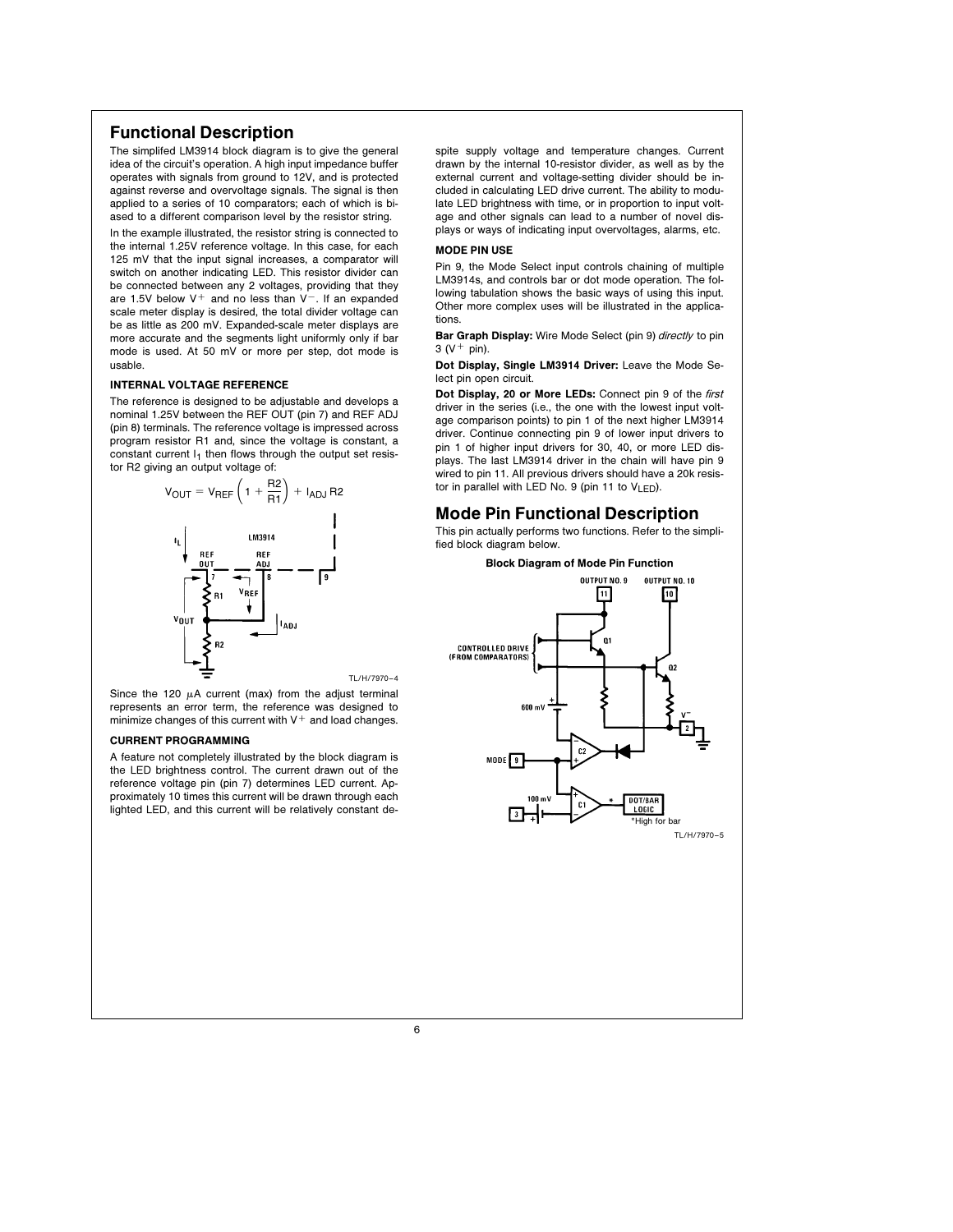### **Mode Pin Functional Description (Continued)** DOT OR BAR MODE SELECTION

The voltage at pin 9 is sensed by comparator C1, nominally referenced to  $(V^+ - 100 \text{ mV})$ . The chip is in bar mode when pin 9 is above this level; otherwise it's in dot mode. The comparator is designed so that pin 9 can be left open circuit for dot mode.

Taking into account comparator gain and variation in the 100 mV reference level, pin 9 should be no more than 20 mV below  $V^+$  for bar mode and more than 200 mV below  $V^+$  (or open circuit) for dot mode. In most applications, pin 9 is either open (dot mode) or tied to  $V^+$  (bar mode). In bar mode, pin 9 should be connected directly to pin 3. Large currents drawn from the power supply (LED current, for example) should not share this path so that large IR drops are avoided.

### DOT MODE CARRY

In order for the display to make sense when multiple LM3914s are cascaded in dot mode, special circuitry has been included to shut off LED No. 10 of the first device when LED No. 1 of the second device comes on. The connection for cascading in dot mode has already been described and is depicted below.

As long as the input signal voltage is below the threshold of the second LM3914, LED No. 11 is off. Pin 9 of LM3914 No. 1 thus sees effectively an open circuit so the chip is in dot mode. As soon as the input voltage reaches the threshold of LED No. 11, pin 9 of LM3914 No. 1 is pulled an LED drop (1.5V or more) below  $V_{\text{LED}}$ . This condition is sensed by comparator C2, referenced 600 mV below  $V_{LED}$ . This forces the output of C2 low, which shuts off output transistor Q2, extinguishing LED No. 10.

VLED is sensed via the 20k resistor connected to pin 11. The very small current (less than 100  $\mu$ A) that is diverted from LED No. 9 does not noticeably affect its intensity.

An auxiliary current source at pin 1 keeps at least 100  $\mu$ A flowing through LED No. 11 even if the input voltage rises high enough to extinguish the LED. This ensures that pin 9 of LM3914 No. 1 is held low enough to force LED No. 10 off when any higher LED is illuminated. While 100  $\mu$ A does not normally produce significant LED illumination, it may be no-

ticeable when using high-efficiency LEDs in a dark environment. If this is bothersome, the simple cure is to shunt LED No. 11 with a 10k resistor. The 1V IR drop is more than the 900 mV worst case required to hold off LED No. 10 yet small enough that LED No. 11 does not conduct significantly.

### OTHER DEVICE CHARACTERISTICS

The LM3914 is relatively low-powered itself, and since any number of LEDs can be powered from about 3V, it is a very efficient display driver. Typical standby supply current (all LEDs OFF) is 1.6 mA (2.5 mA max). However, any reference loading adds 4 times that current drain to the  $V^+$  (pin 3) supply input. For example, an LM3914 with a 1 mA reference pin load (1.3k), would supply almost 10 mA to every LED while drawing only 10 mA from its  $V^+$  pin supply. At full-scale, the IC is typically drawing less than 10% of the current supplied to the display.

The display driver does not have built-in hysteresis so that the display does not jump instantly from one LED to the next. Under rapidly changing signal conditions, this cuts down high frequency noise and often an annoying flicker. An ''overlap'' is built in so that at no time between segments are all LEDs completely OFF in the dot mode. Generally 1 LED fades in while the other fades out over a mV or more of range (Note 2). The change may be much more rapid between LED No. 10 of one device and LED No. 1 of a second device ''chained'' to the first.

The LM3914 features individually current regulated LED driver transistors. Further internal circuitry detects when any driver transistor goes into saturation, and prevents other circuitry from drawing excess current. This results in the ability of the LM3914 to drive and regulate LEDs powered from a pulsating DC power source, i.e., largely unfiltered. (Due to possible oscillations at low voltages a nominal bypass capacitor consisting of a 2.2  $\mu$ F solid tantalum connected from the pulsating LED supply to pin 2 of the LM3914 is recommended.) This ability to operate with low or fluctuating voltages also allows the display driver to interface with logic circuitry, opto-coupled solid-state relays, and low-current incandescent lamps.

### Cascading LM3914s in Dot Mode

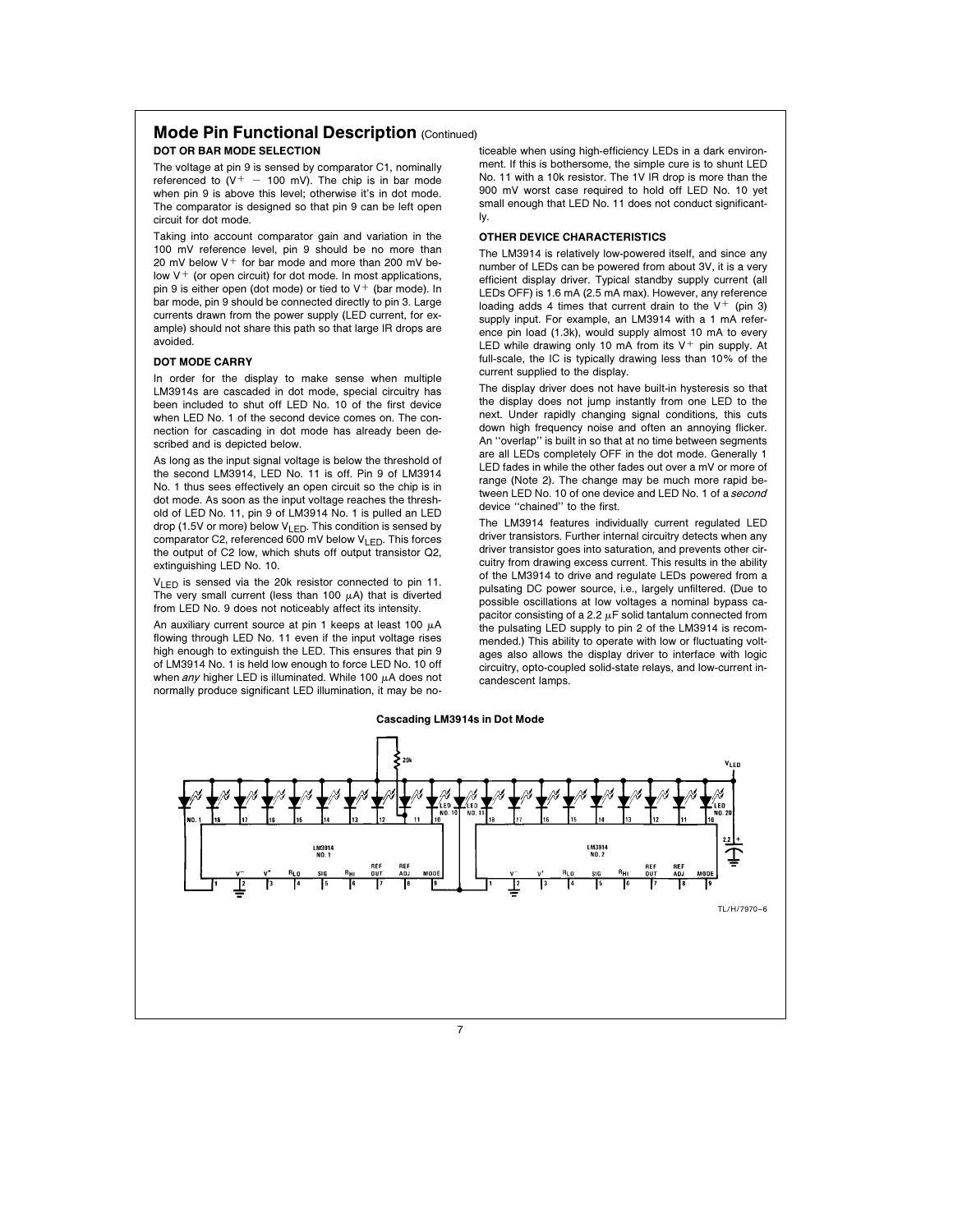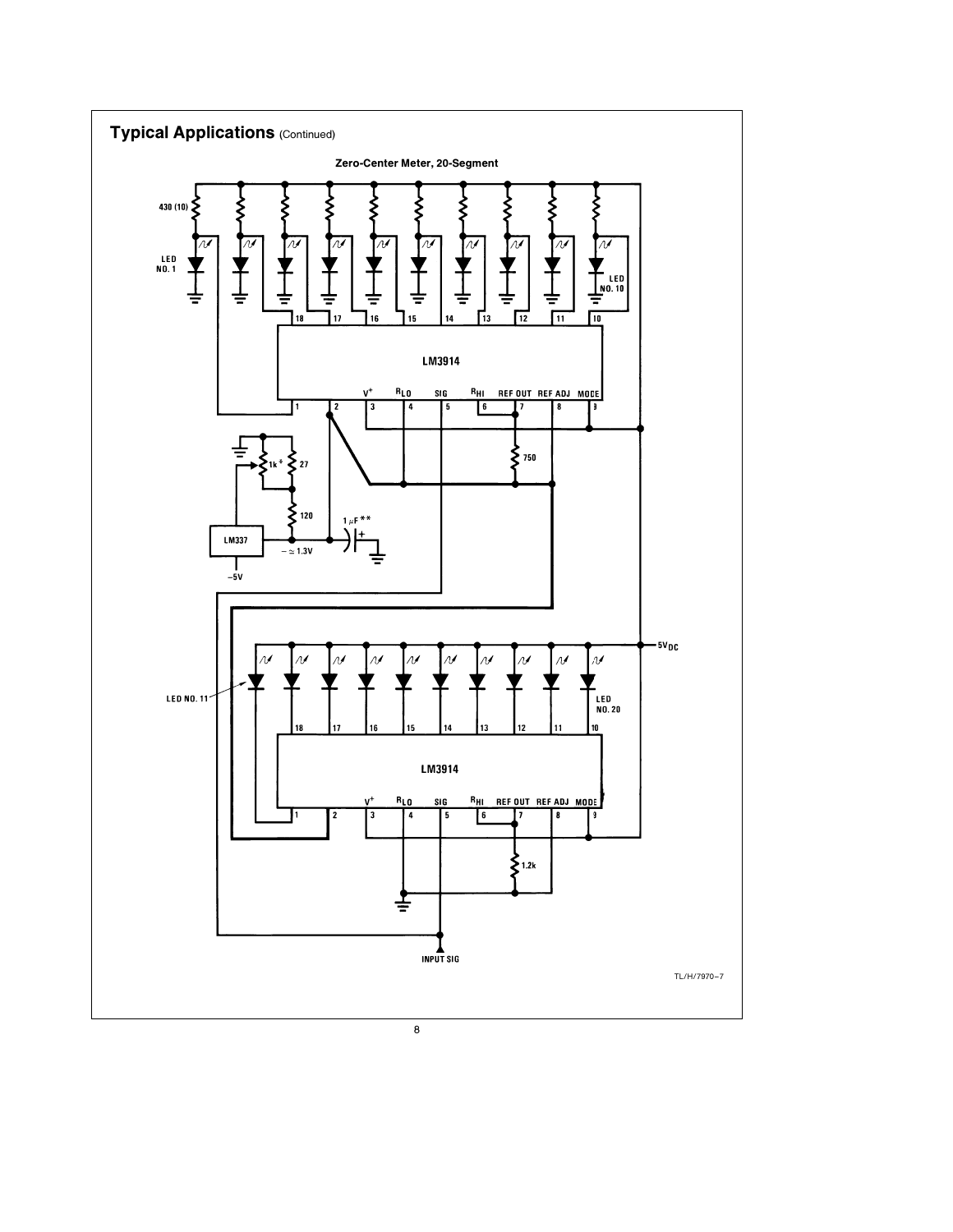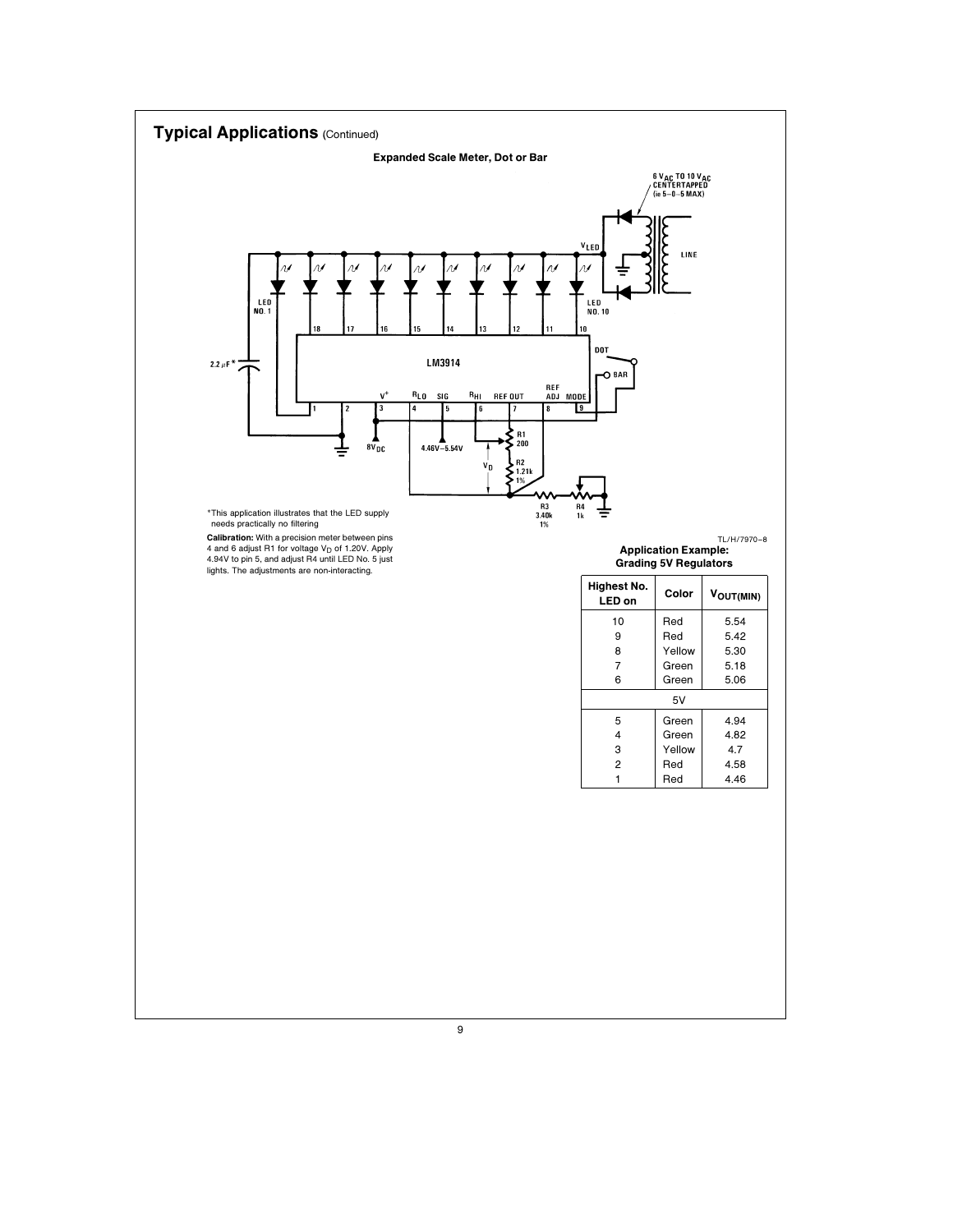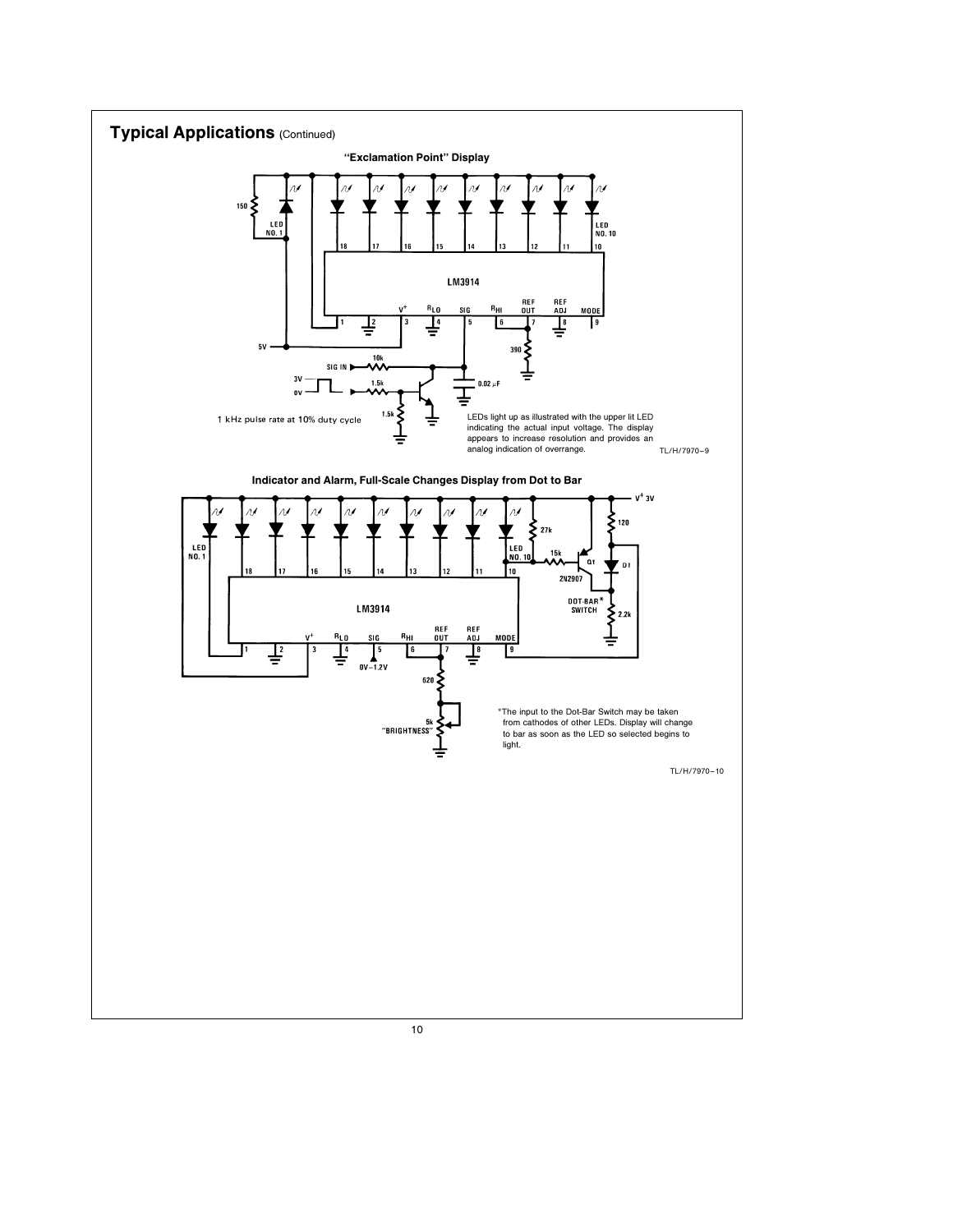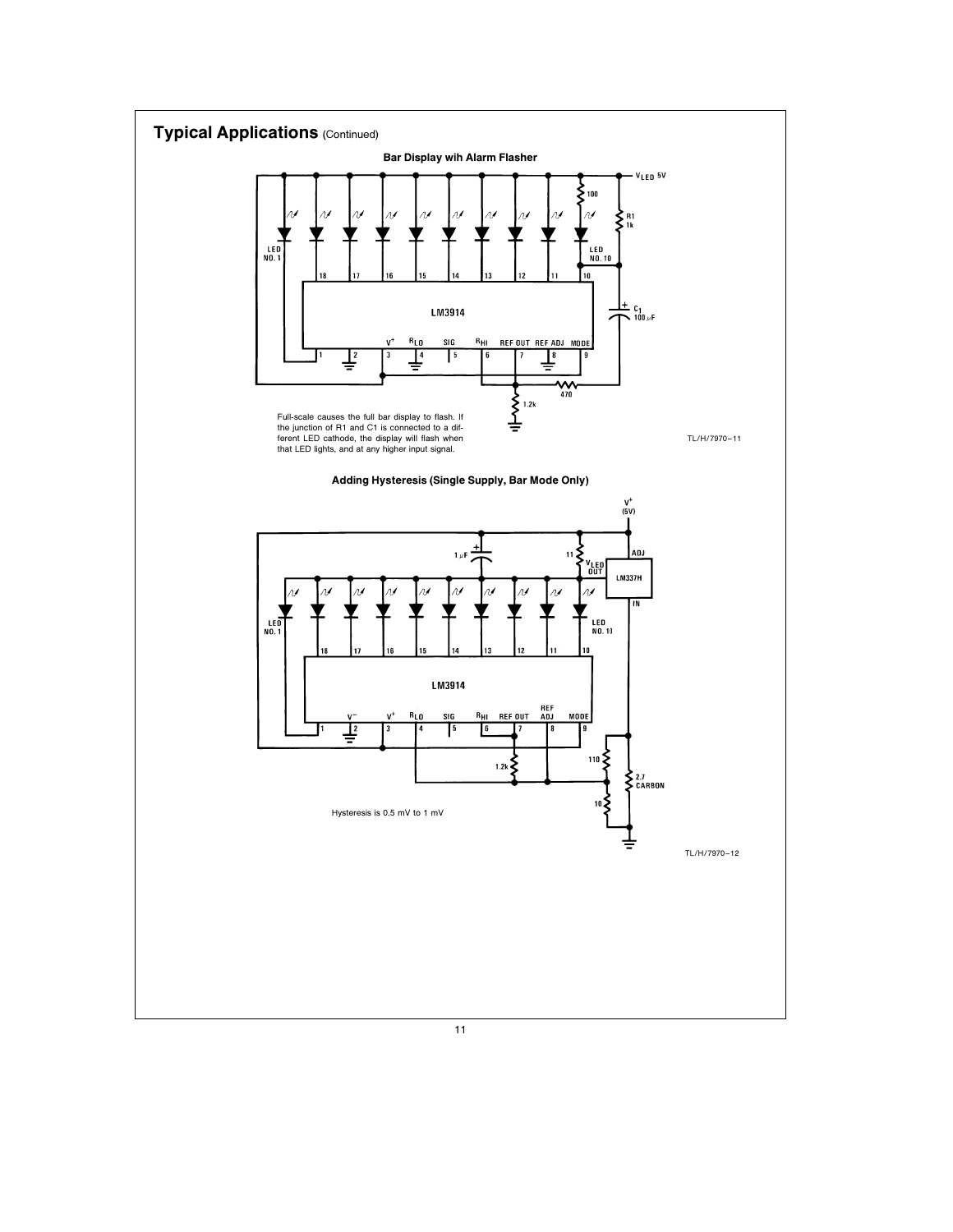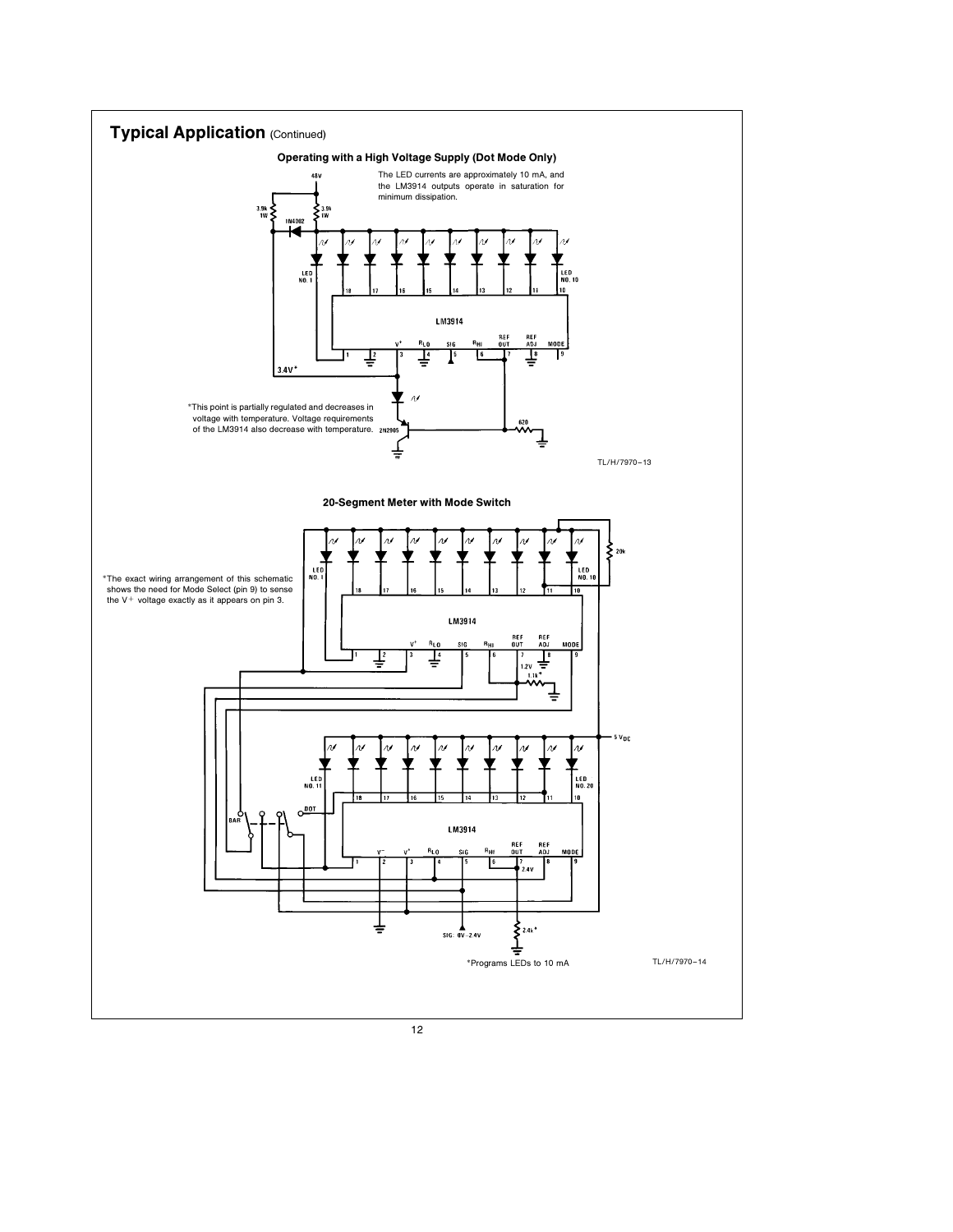# Application Hints

Three of the most commonly needed precautions for using the LM3914 are shown in the first typical application drawing (see page 9-108) showing a 0V –5V bar graph meter. The most difficult problem occurs when large LED currents are being drawn, especially in bar graph mode. These currents flowing out of the ground pin cause voltage drops in external wiring, and thus errors and oscillations. Bringing the return wires from signal sources, reference ground and bottom of the resistor string (as illustrated) to a single point very near pin 2 is the best solution.

Long wires from  $V_{LED}$  to LED anode common can cause oscillations. Depending on the severity of the problem 0.05  $\mu$ F to 2.2  $\mu$ F decoupling capacitors from LED anode common to pin 2 will damp the circuit. If LED anode line wiring is inaccessible, often similar decoupling from pin 1 to pin 2 will be sufficient.

If LED turn ON seems slow (bar mode) or several LEDs light (dot mode), oscillation or excessive noise is usually the problem. In cases where proper wiring and bypassing fail to stop oscillations,  $V^+$  voltage at pin 3 is usually below suggested limits (see Note 2, page 9-108). Expanded scale meter applications may have one or both ends of the internal voltage divider terminated at relatively high value resistors. These high-impedance ends should be bypassed to pin 2 with at least a 0.001  $\mu$ F capacitor, or up to 0.1  $\mu$ F in noisy environments.

Power dissipation, especially in bar mode should be given consideration. For example, with a 5V supply and all LEDs programmed to 20 mA the driver will dissipate over 600 mW. In this case a 7.5 $\Omega$  resistor in series with the LED supply will cut device heating in half. The negative end of the resistor should be bypassed with a 2.2  $\mu$ F solid tantalum capacitor to pin 2 of the LM3914.

Turning OFF of most of the internal current sources is accomplished by pulling positive on the reference with a current source or resistance supplying 100  $\mu$ A or so. Alternately, the input signal can be gated OFF with a transistor switch.

Other special features and applications characteristics will be illustrated in the following applications schematics. Notes have been added in many cases, attempting to cover any special procedures or unusual characteristics of these applications. A special section called ''Application Tips for the LM3914 Adjustable Reference'' has been included with these schematics.

### APPLICATION TIPS FOR THE LM3914 ADJUSTABLE **REFERENCE**

### GREATLY EXPANDED SCALE (BAR MODE ONLY)

Placing the LM3914 internal resistor divider in parallel with a section ( $\approx$  230 $\Omega$ ) of a stable, low resistance divider greatly reduces voltage changes due to IC resistor value changes with temperature. Voltage  $V_1$  should be trimmed to 1.1V first by use of R2. Then the voltage  $V_2$  across the IC divider string can be adjusted to 200 mV, using R5 without affecting V<sub>1</sub>. LED current will be approximately 10 mA.

### NON-INTERACTING ADJUSTMENTS FOR EXPANDED SCALE METER (4.5V to 5V, Bar or Dot Mode)

This arrangement allows independent adjustment of LED brightness regardless of meter span and zero adjustments. First,  $V_1$  is adjusted to 5V, using R2. Then the span (voltage across R4) can be adjusted to exactly 0.5V using R6 without

affecting the previous adjustment. R9 programs LED currents within a range of 2.2 mA to 20 mA after the above settings are made.

Greatly Expanded Scale (Bar Mode Only)



### ADJUSTING LINEARITY OF SEVERAL STACKED DIVIDERS

Three internal voltage dividers are shown connected in series to provide a 30-step display. If the resulting analog meter is to be accurate and linear the voltage on each divider must be adjusted, preferably without affecting any other adjustments. To do this, adjust R2 first, so that the voltage across R5 is exactly 1V. Then the voltages across R3 and R4 can be independently adjusted by shunting each with selected resistors of 6 k $\Omega$  or higher resistance. This is possible because the reference of LM3914 No. 3 is acting as a constant current source.

The references associated with LM3914s No. 1 and No. 2 should have their Ref Adj pins (pin 8) wired to ground, and their Ref Outputs loaded by a 620 $\Omega$  resistor to ground. This makes available similar 20 mA current outputs to all the LEDs in the system.

If an independent LED brightness control is desired (as in the previous application), a unity gain buffer, such as the LM310, should be placed between pin 7 and R1, similar to the previous application.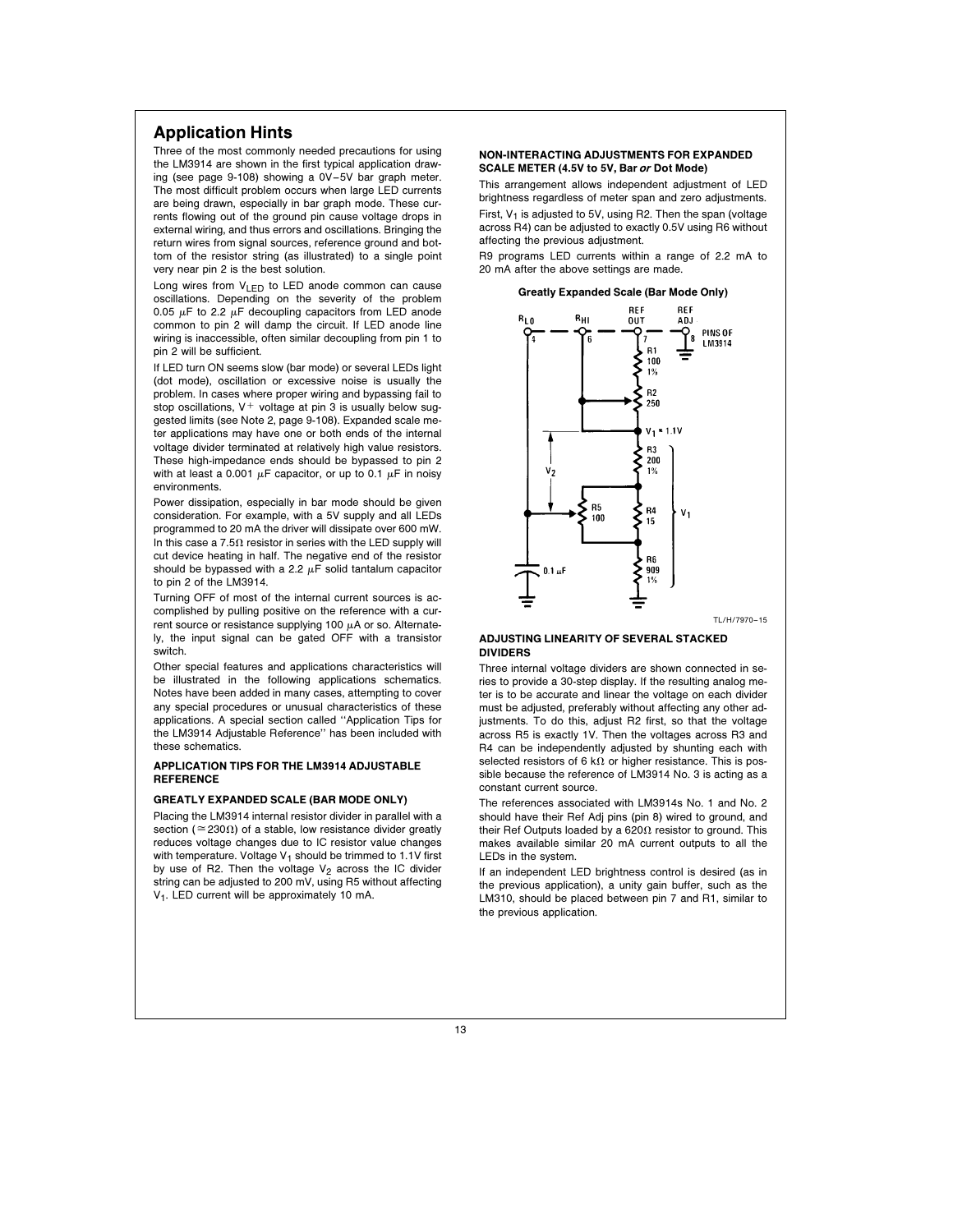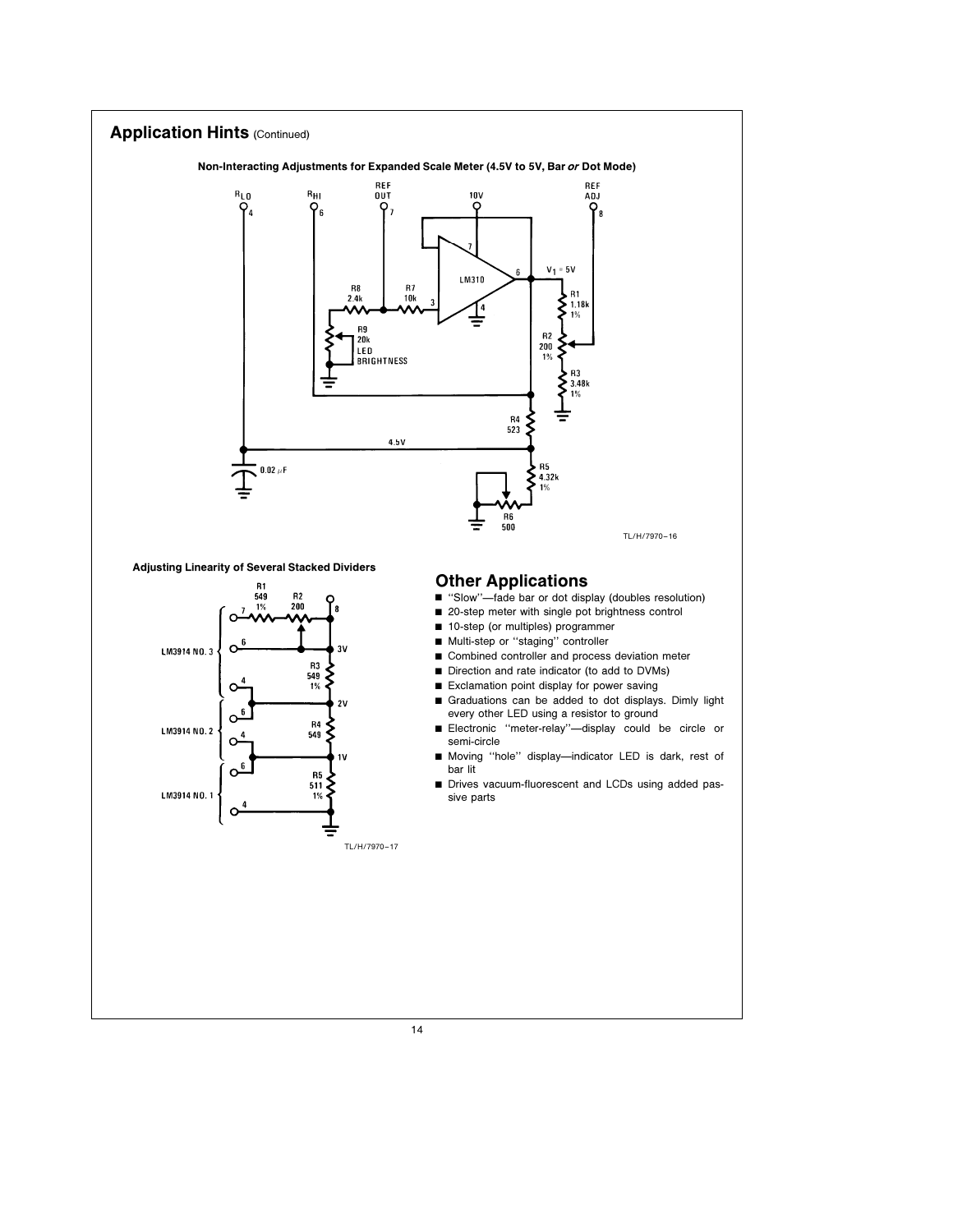